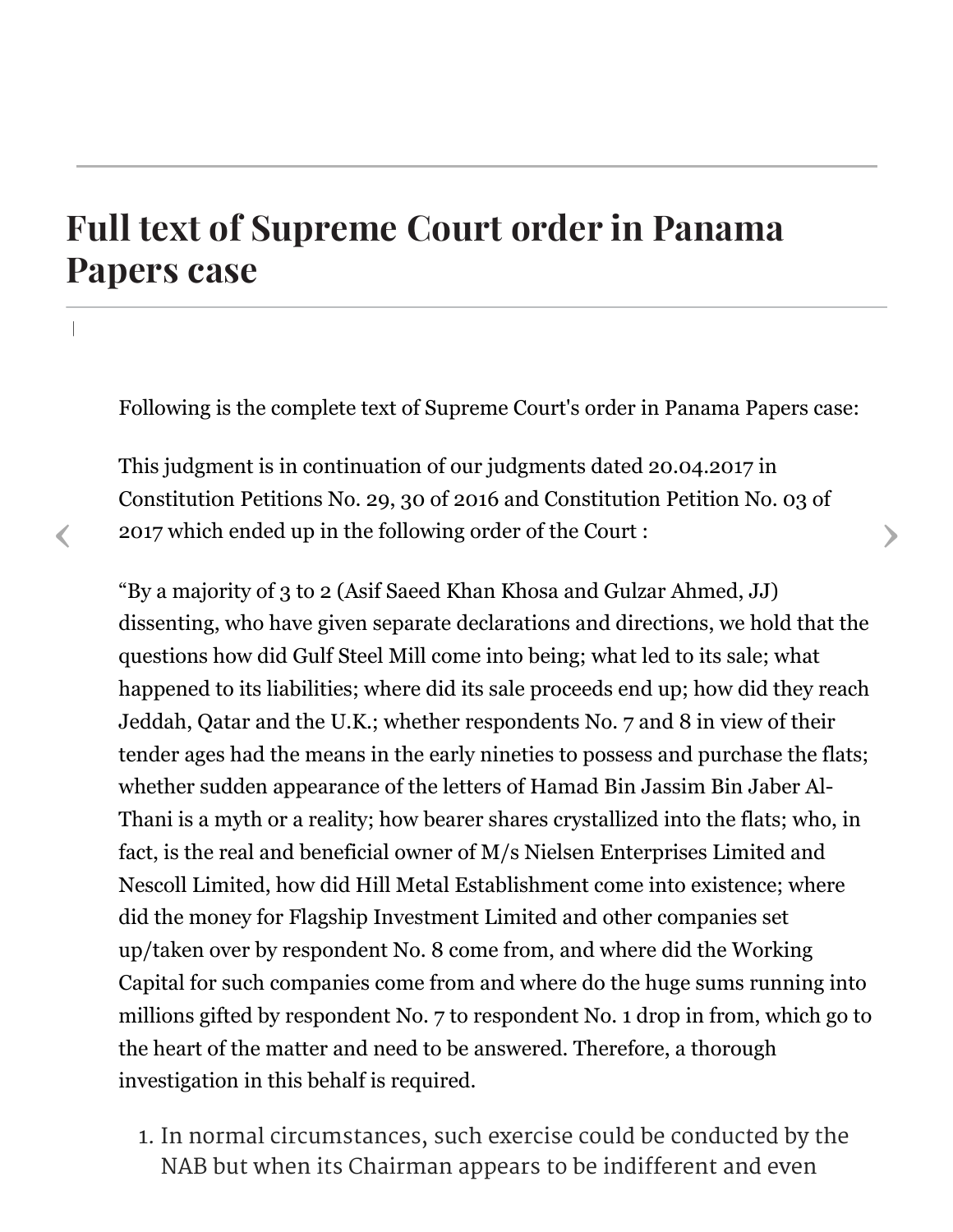unwilling to perform his part, we are constrained to look elsewhere and therefore, constitute a Joint Investigation Team (JIT) comprising of the following members :

i) a senior Officer of the Federal Investigation Agency (FIA), not below the rank of Additional Director General who shall head the team having firsthand experience of investigation of white collar crime and related matters;

ii) a representative of the National Accountability Bureau (NAB);

iii) a nominee of the Security & Exchange Commission of Pakistan (SECP) familiar with the issues of money laundering and white collar crimes;

iv) a nominee of the State Bank of Pakistan (SBP);

v) a seasoned Officer of Inter Services Intelligence (ISI) nominated by its Director General; and

vi) a seasoned Officer of Military Intelligence (M.I.) nominated by its Director General.

1. The Heads of the aforesaid departments/ institutions shall recommend the names of their nominees for the JIT within seven days from today which shall be placed before us in chambers for nomination and approval. The JIT shall investigate the case and collect evidence, if any, showing that respondent No. 1 or any of his dependents or benamidars owns, possesses or has acquired assets or any interest therein disproportionate to his known means of income. Respondents No. 1, 7 and 8 are directed to appear and associate themselves with the JIT as and when required.

The JIT may also examine the evidence and material, if any, already available with the FIA and NAB relating to or having any nexus with the possession or acquisition of the aforesaid flats or any other assets or pecuniary resources and their origin. The JIT shall submit its periodical reports every two weeks before a Bench of this Court constituted in this behalf. The JIT shall complete the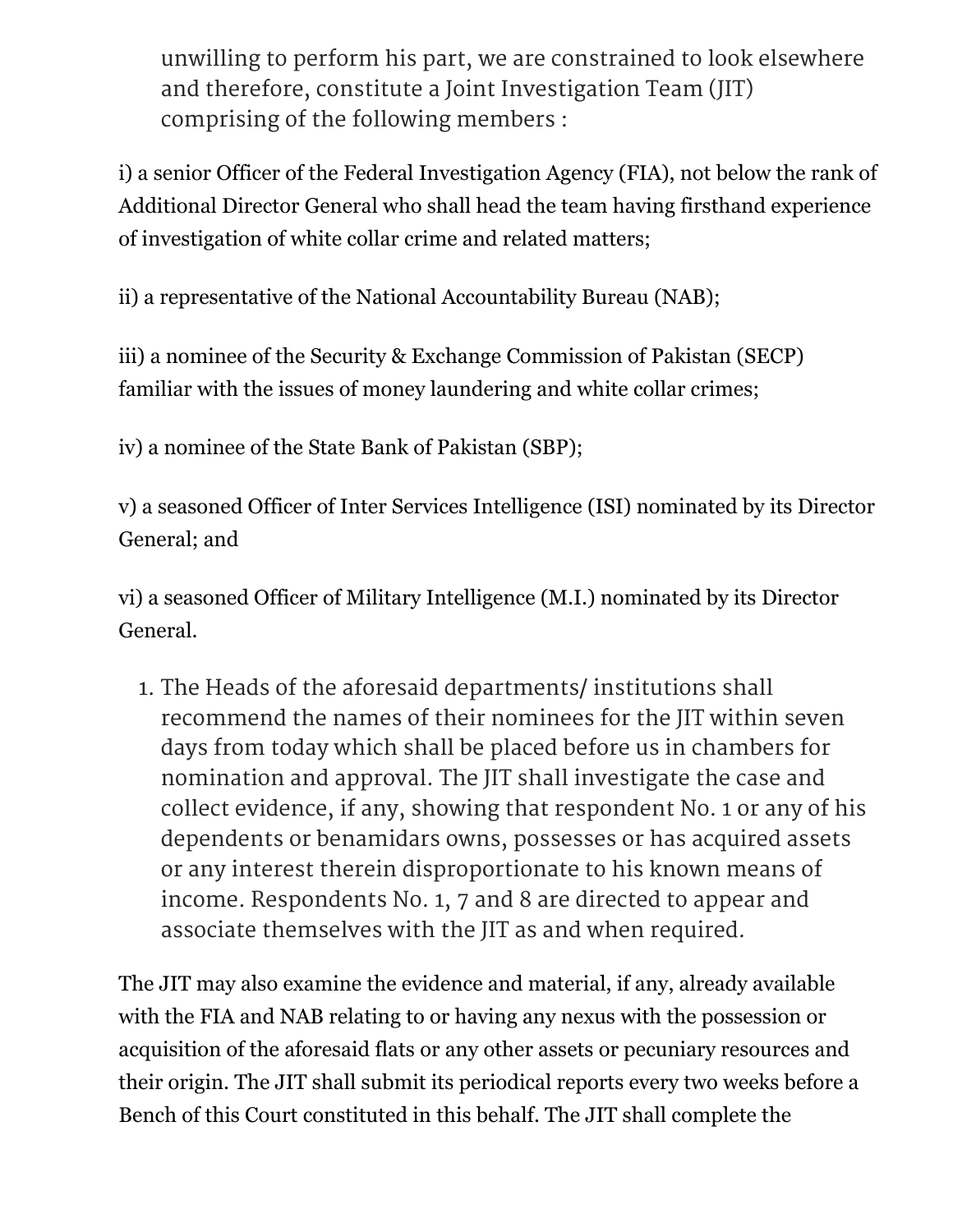investigation and submit its final report before the said Bench within a period of sixty days from the date of its constitution.

The Bench thereupon may pass appropriate orders in exercise of its powers under Articles 184(3), 187(2) and 190 of the Constitution including an order for filing a reference against respondent No. 1 and any other person having nexus with the crime if justified on the basis of the material thus brought on the record before it.

- 1. It is further held that upon receipt of the reports, periodic or final of the JIT, as the case may be, the matter of disqualification of respondent No. 1 shall be considered. If found necessary for passing an appropriate order in this behalf, respondent No. 1 or any other person may be summoned and examined.
- 2. We would request the Hon'ble Chief Justice to constitute a Special Bench to ensure implementation of this judgment so that the investigation into the allegations may not be left in a blind alley."
- 3. The Hon'ble Chief Justice of Pakistan constituted the implementation Bench consisting of Ejaz Afzal Khan, J., Mr. Justice Sh. Azmat Saeed and Mr. Justice Ijaz ul Ahsan. The Bench vide order dated 05.05.2017 constituted the JIT consisting of Mr. Amer Aziz, an Officer of (BS-21) who is on deputation with NIBAF, Mr. Bilal Rasool, Executive Director, SECP, Mr. Irfan Naeem Mangi, Director NAB, (BS-20). Brig. Muhammad Nauman Saeed from ISI, Brig. Kamran Khurshid from M.I. and Mr. Wajid Zia, Additional Director General (Immigration), FIA to head the JIT.
- 4. The JIT undertook the task thus assigned and submitted a complete investigation report on 10.07.2017. Parties to the proceedings were provided the report of the JIT and a weeks' time to go through it. Khawaja Harris Ahmed, learned Sr. ASC appearing on behalf of respondent No. 1 submitted a CMA expressing his reservations about the report. Dr. Tariq Hassan, learned ASC for respondent No. 10 also filed a CMA expressing his reservations about the report. Learned ASC appearing for petitioner in Const. P. No. 29 of 2016, Sheikh Rasheed Ahmed, petitioner appearing in person in Const. P.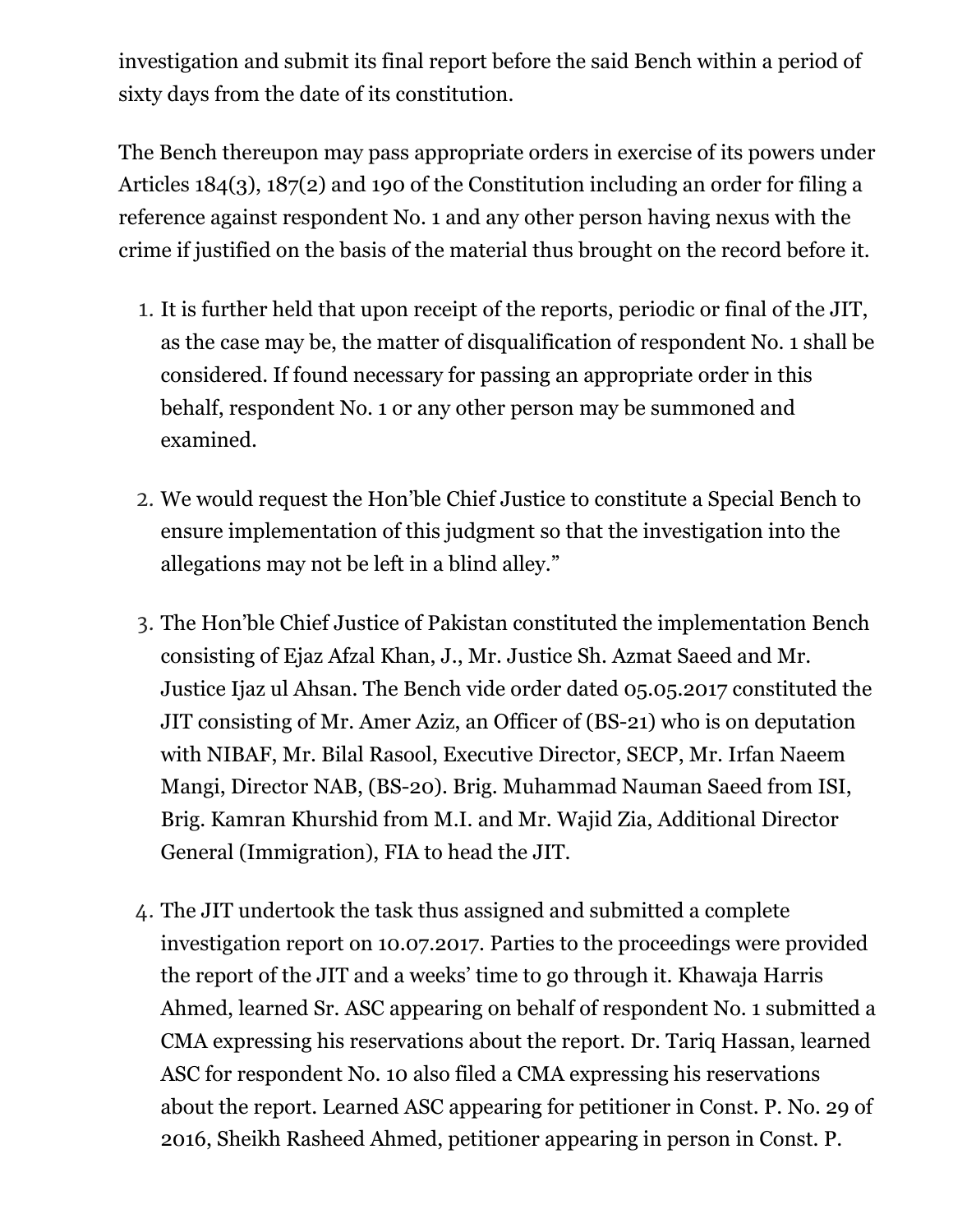No. 30 of 2016 and learned ASC appearing for the petitioner in Const. P. No. 03 of 2017, by picking up the thread from where they left off, sought to canvass at the bar that the JIT has collected sufficient evidence proving that respondent No. 1, his dependents and benamidars own, possess and have acquired assets which are disproportionate to their known sources of income; that neither respondent No. 1 nor any of his dependents or benamidars before or during the course of investigation could account for these assets, therefore, he has become disqualified to be a Member of Parliament.

They further stated that certified copies of the correspondence between Mr. Errol George, Director Financial Investigating Agency and the Anti-Money Laundering Officer of Mossack Fonseca & Co. (B.V.I.) Limited collected through Mutual Legal Assistance prove that respondent No. 6 is the beneficial owner of the Avenfield apartments, therefore, the document showing her as trustee is a fabrication on the face of it for which she is liable to be proceeded against for forgery and using forged documents; that use of Calibri Font, which became commercially available in 2007, in the preparation of the trust deed in February 2006 is another circumstance leading to the inference that it was forged and fabricated; that narrative of Tariq Shafi vis-à-vis receipt of AED 12 million from sale of 25% shares of Ahli Steel Mills formerly known as Gulf Steel Mills is false on the face of it which has been confirmed by the JIT in its report; that whatever has been stated in Qatri letters remained unsubstantiated as the Qatri Prince neither appeared before the JIT nor ever stated his point of view through any other legally recognizable means; that respondents were given ample opportunities to provide the trail of money and answer the questions asked in the order of the Court dated 20.04.2017 but they throughout have been evasive; that the discrepancies between the first Qatri letter and affidavit of Mr. Tariq Shafi show that neither of them is credible; that the spreadsheet attached with the second Qatri letter too is of no help to the respondents as it is neither signed nor supported by any documentary evidence; that the entire story about trail of money is seriously marred by inconsistencies surfacing in the statements of the respondents recorded by the JIT; that story of transporting machinery from Dubai to Jeddah and thereby establishing Azizia Steel Company Limited still awaits proof; that how the entire amount running to SAR 63.10 million could be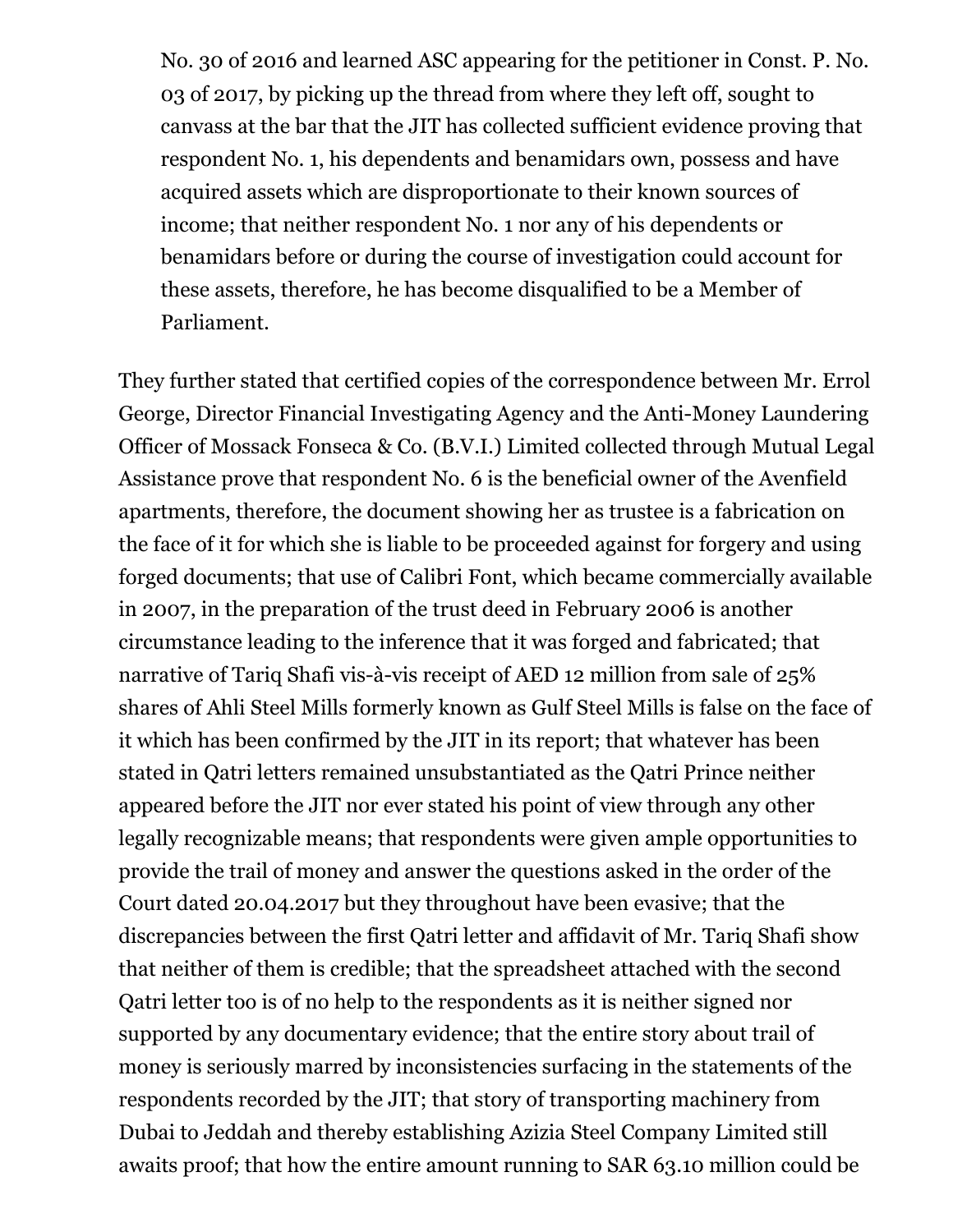utilized by respondent No. 7 notwithstanding he was entitled to only 1/3rd finds no explanation therefor, the sources establishing Hill Metal Establishment have not been proved; that failure of respondent No. 1 to disclose his assets deposited in his account on account of his being Chairman of Capital FZE would also call for his disqualification, as it being an asset for all legal and practical purposes was required to be disclosed under Section 12(2)(f) of the Representation of the People Act, 1976; that the respondent denied withdrawal of salary, but payment of salaries to all employees electronically, through the Wage Protection System, under Ministerial Resolution No. (788) for 2009 on Wage Protection used by United Arab Emirates Ministry of Labour and Rules 11(6) and 11(7) of the Jebel Ali Free Zone Rules, would belie his stance; that the assets of respondents No. 7 and 8 have surprisingly grown manifold overnight notwithstanding all of their business enterprises run in loss; that the facts and figures showing inflow and outflow of Hill Metals Establishment also appear to be fudged and fabricated when seen in the light of the material collected during the course of investigation by the JIT; that material already brought on the record and collected through the JIT leave no doubt that the assets of respondent No. 1, his children and benamidars are disproportionate to their known sources of income and that their failure to satisfactorily account for them would inevitably entail disqualification of respondent No. 1 in terms of Section  $g(a)(v)$  of the National Accountability Bureau Ordinance, 1999.

1. Learned Sr. ASC appearing for Respondent No. 1 contended that JIT overstepped its mandate by reopening the case of Hudabiya Paper Mills when it was not so directed by the Court; that another investigation or inquiry shall also be barred by the principle of double jeopardy when the Reference relating to the said Mills was quashed in the case of Hudabiya Paper Mills Limited. Vs. Federation of Pakistan (PLD 2016 Lahore 667); that no evidence has been collected by the JIT showing respondent No.1 to have any nexus with the Avenfield apartments, Hill Metals Establishment, Flagship Investment Limited or any other business concern run by respondent no. 7 and 8; that all the material collected and finding given by the JIT do not deserve any consideration inasmuch as they are beyond the scope of investigation authorized by the order of this Court; that the investigation conducted by the JIT cannot be said to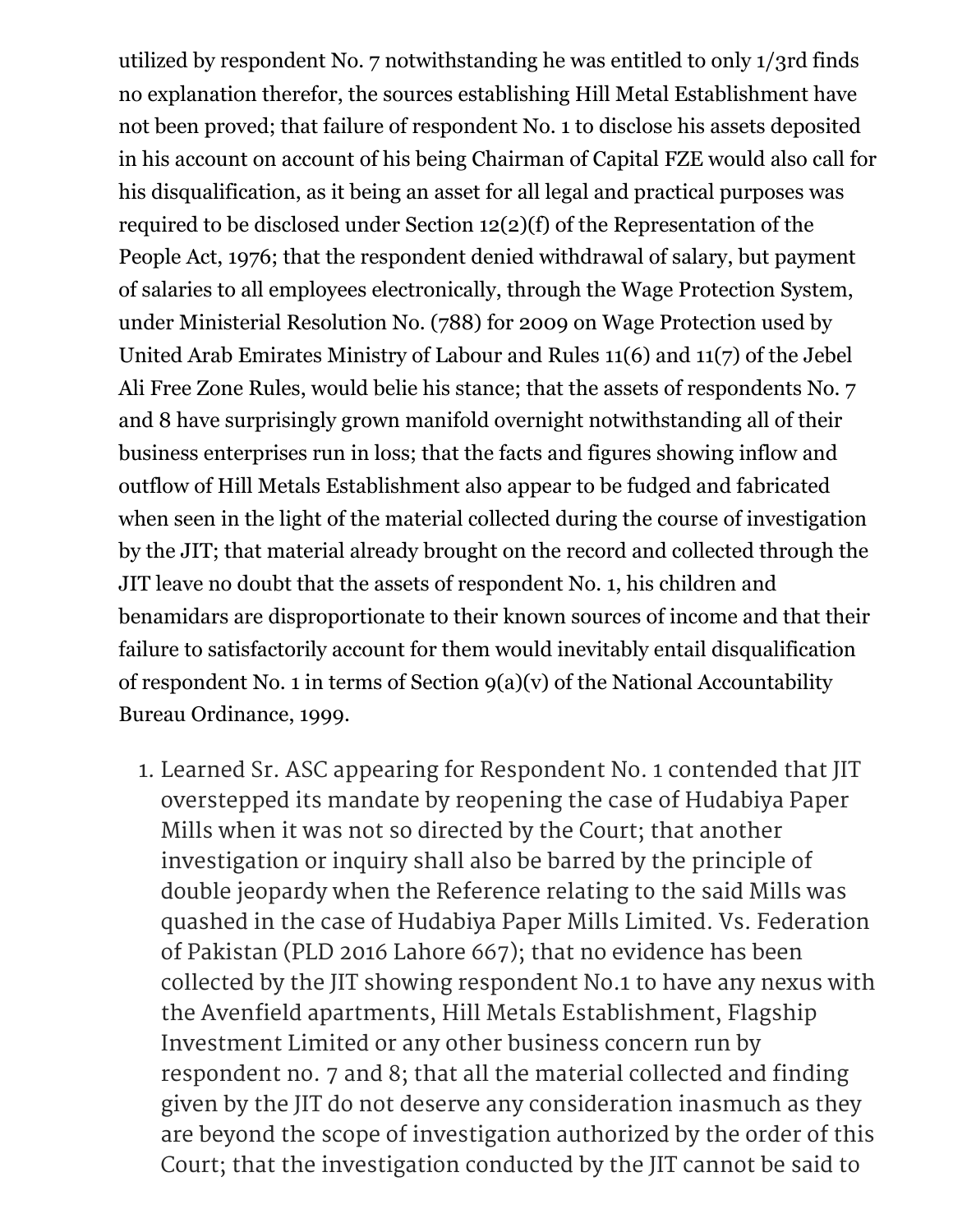be fair and just when none of the respondents was questioned about or confronted with any of the documents tending to incriminate them and that the JIT exceeded its authority while obtaining documents from abroad by engaging the firm of the persons happening to be their near and dear.

Such exercise, the learned Sr. ASC added, cannot be termed as Mutual Legal Assistance by any interpretation nor can the documents thus obtained be vested with any sanctity in terms of Section 21(g) of the National Accountability Bureau Ordinance, 1999. He next contended that no weight could be given to the finding of the JIT when it is not supported by any authentic document. An investigation of this type, the learned Sr. ASC added, which is a farce and a breach of due process cannot form basis of any adverse verdict against respondent No. 1. The learned Sr. ASC to support his contention placed reliance on the cases of Khalid Aziz. Vs. The State (2011 SCMR 136) and Muhammad Arshad and others. Vs. The State and others (PLD 2011 SC 350).

- 1. Learned ASC appearing on behalf of respondents No. 6, 7, 8 and 9 contended that Avenfield apartments are owned and possessed by respondent No. 7, and that the trail of money and the way it has culminated in the acquisition of the Avenfield apartments stand explained by Qatri letters; that respondent No. 6 besides being a trustee of the apartments at some stage of time has not been their beneficial owner, therefore, the correspondence between Errol George, Director FIA and Mossack Fonseca & Co. (B.V.I.) Limited or the certified copies thereof obtained through an MLA request cannot be relied upon unless proved in accordance with law and that the JIT report and the material collected by it during the course of investigation per se cannot form basis of a judgment in a proceeding under Article 184(3) of the Constitution of the Islamic Republic of Pakistan.
- 2. Learned ASC appearing on behalf of respondent No. 10 contended that assets of respondent No. 10 have been audited and examined from time to time but no irregularity was ever found in any of them; that the respondent has accounted for whatever assets he owns, possesses or has acquired; that his assets were also subject matter of Reference No. 5 of 2000 which was quashed in the case of Hudabiya Paper Mills Limited. Vs. Federation of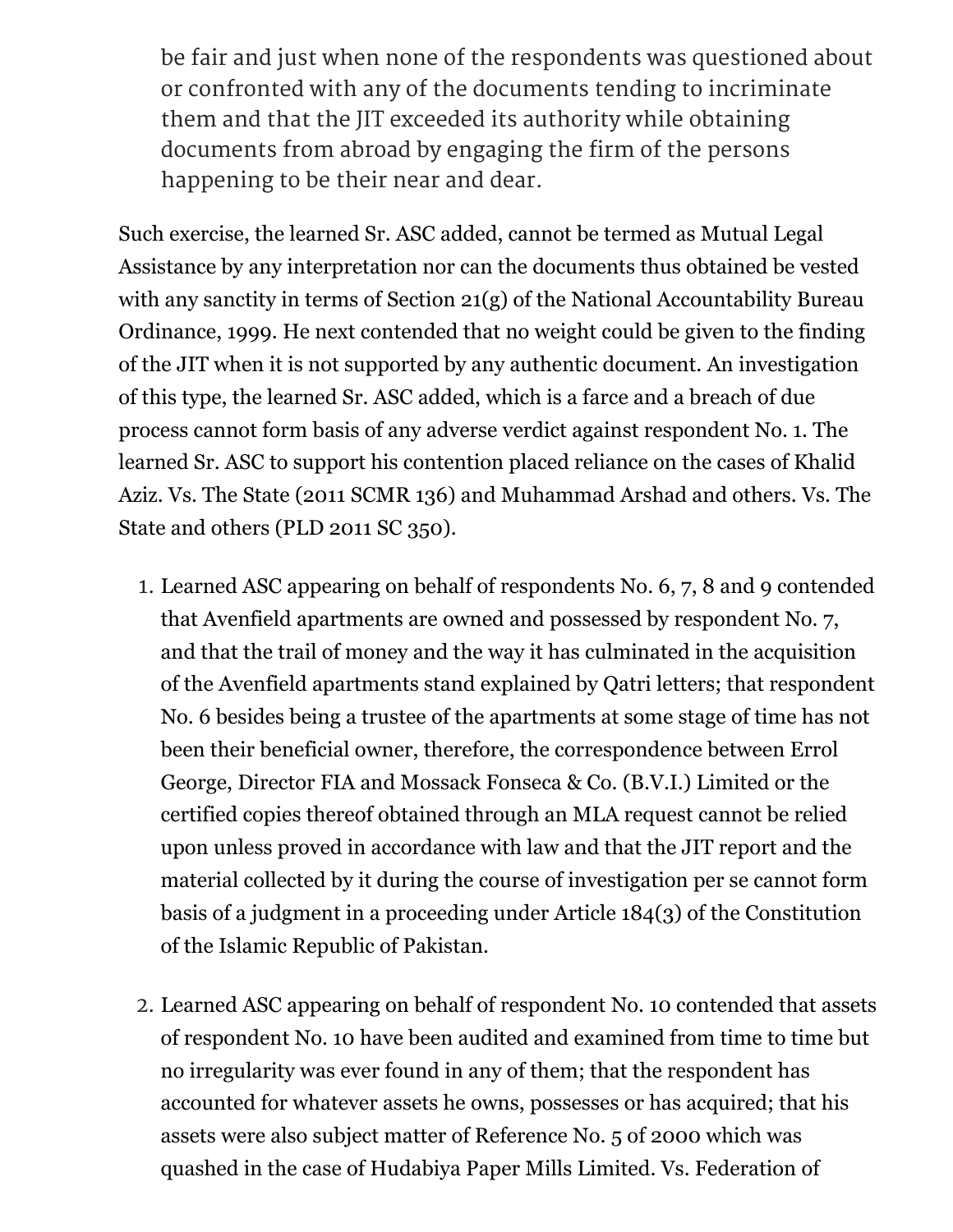Pakistan (supra); that another criminal proceeding cannot be initiated when everything has been accounted for down to the rupee.

The learned ASC by producing the income tax returns from 2007 to 2016, wealth tax returns from 1981-1982 to 2000-2001 and from 2009 to 2016 contended that every asset is property vouched and documented; that the finding of the JIT has no legal or factual basis; that no conclusion much less sweeping can be drawn on the basis of such report; that 91 times increase in his assets from 1992-1993 to 2008-2009 shown in the JIT's report is based on miscalculation; that the respondent cannot be impaled on the same charge by imputing a wrongdoing without any tangible evidence; that failure on the part of the FBR to provide the relevant record cannot be construed to the detriment of the respondent when it has been with the NAB Authorities throughout and that with this background in view, it would be rather unjust to thrust the respondent in another treadmill of tiresome trial before the Accountability Court.

- 1. We have carefully gone through the record, the report submitted by the JIT and considered the submissions of the learned ASCs, Sr. ASC of the parties as well as the learned Additional Attorney General for Pakistan.
- 2. We have already dealt with the background of the case and detailed submissions of the learned ASCs for the parties in paras 1 to 12 of the majority judgment authored by one of us (Ejaz Afzal Khan, J) and notes written by my learned brothers Mr. Justice Sh. Azmat Saeed and Mr. Justice Ijaz ul Ahsan. What necessitated the constitution of JIT has been highlighted in para 19 of the judgment which reads as under :-

"19. Yes, the officers at the peak of NAB and FIA may not cast their prying eyes on the misdeeds and lay their arresting hands on the shoulders of the elites on account of their being amenable to the influence of the latter or because of their being beholden to the persons calling the shots in the matters of their appointment posting and transfer.

But it does not mean that this Court should exercise a jurisdiction not conferred on it and act in derogation of the provisions of the Constitution and the law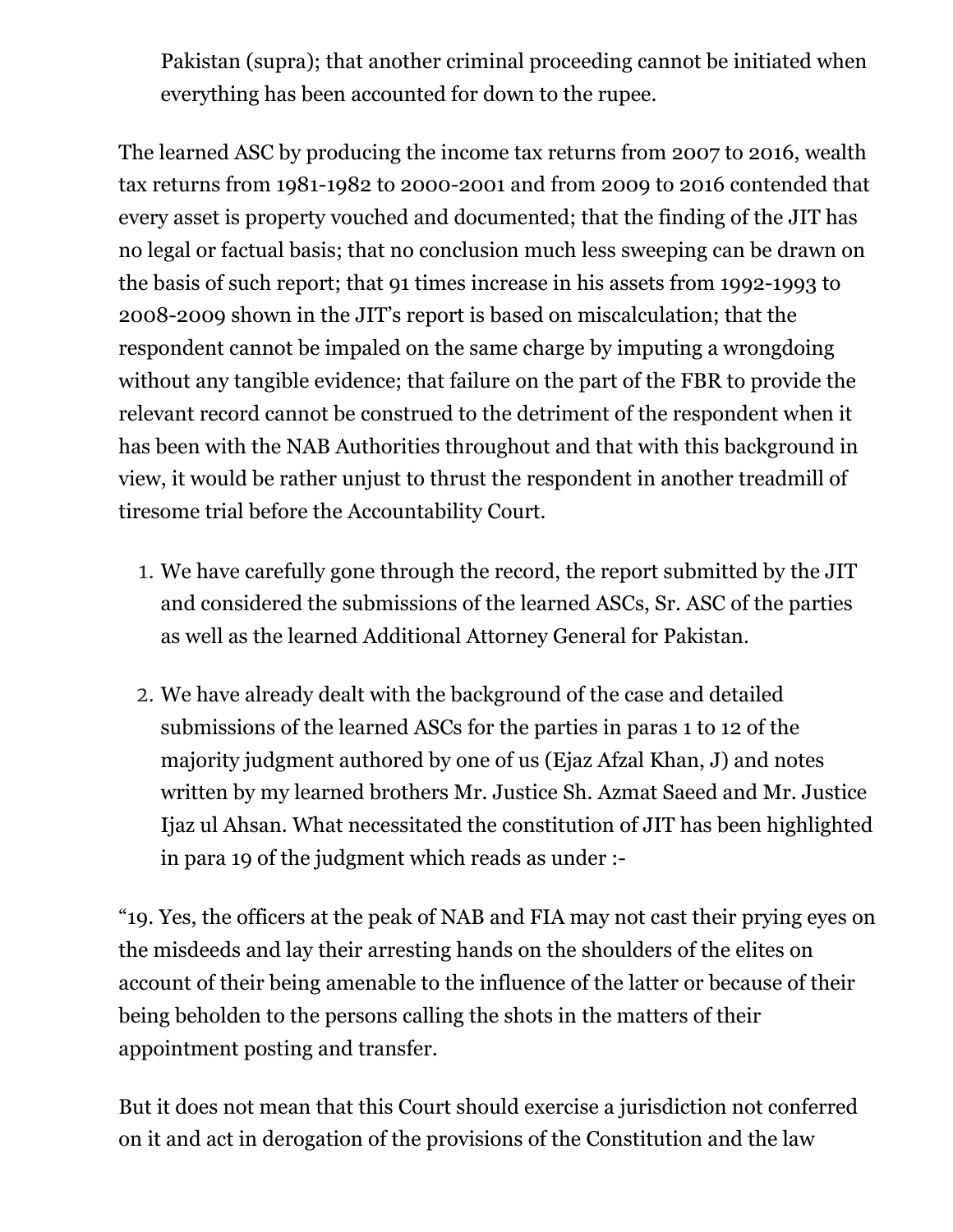regulating trichotomy of power and conferment of jurisdiction on the courts of law. Any deviation from the recognized course would be a recipe for chaos. Having seen a deviation of such type, tomorrow, an Accountability Court could exercise jurisdiction under Article 184(3) of the Constitution and a trigger happy investigation officer while investigating the case could do away with the life of an accused if convinced that the latter is guilty of a heinous crime and that his trial in the Court of competent jurisdiction might result in delay or denial of justice. Courts of law decide the cases on the basis of the facts admitted or established on the record. Surmises and speculations have no place in the administration of justice.

Any departure from such course, however well-intentioned it may be, would be a precursor of doom and disaster for the society. It as such would not be a solution to the problem nor would it be a step forward. It would indeed be a giant stride nay a long leap backward. The solution lies not in bypassing but in activating the institutions by having recourse to Article 190 of the Constitution. Political excitement, political adventure or even popular sentiments real or contrived may drive any or many to an aberrant course but we have to go by the Law and the Book. Let us stay and Act within the parameters of the Constitution and the Law as they stand till the time they are changed or altered through an amendment therein."

1. A careful examination of the material so far collected reveals that a prima facie triable case under Section 9, 10 and 15 of the Ordinance is made out against respondents No. 1, 6, 7 and 8 vis-à-vis the following assets:- "(i) Flagship Investments Limited. (ii) Hartstone Properties Limited; (iii) Que Holdings Limited; (iv) Quint Eaton Place 2 Limited; (v) Quint Saloane Limited (formerly Quint Eaton Place Limited). (vi) Quaint Limited; (vii) Flagship Securities Limited; (viii) Quint Gloucester Place Limited; (ix) Quint Paddington Limited (formerly Rivates Estates Limited); (x) Flagship Developments Limited; (xi) Alanna Services Limited (BVI); (xii) Lankin SA (BVI); (xiii) Chadron Inc; (xiv) Ansbacher Inc; (xv) Coomber Inc; and (xvi) Capital FZE (Dubai)."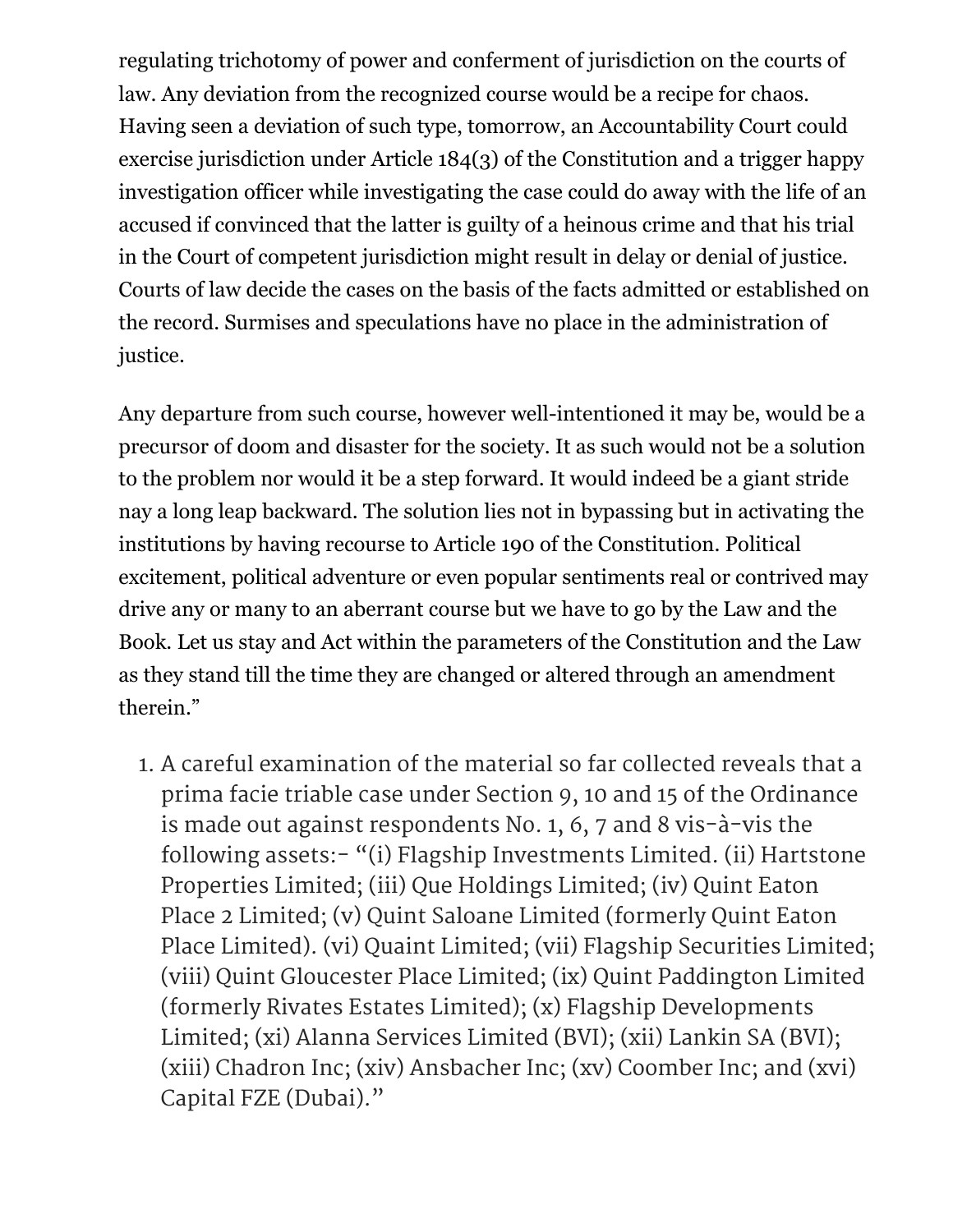So is the case against respondent No. 10 vis-à-vis 91 times increase (from Rs.9.11 million to 831.70 million) in his assets within a short span of time. What to do in the circumstances has already been dealt with in the majority judgment in the words as follows:-

"Any liability arising out of these Sections has its own trappings. Any allegation leveled against a holder of public office under these provisions of law requires an investigation and collection of evidence showing that he or any of his dependents or benamidars owns, possesses or has acquired assets etc disproportionate to his known means of income. Such investigation is followed by a full-fledged trial before an Accountability Court for determination of such liability. But where neither the Investigation Agency investigated the case, nor any of the witnesses has been examined and cross-examined in an Accountability Court nor any of the documents incriminating the person accused has been produced and proved in accordance with the requirements of Qanoon-e-Shahadat Order, 1984, nor any oral or documentary pieces of evidence incriminating the person accused has been sifted, no verdict disqualifying a holder of public office could be given by this Court in a proceeding under Article 184(3) of the Constitution on the basis of a record which is yet to be authenticated.

We must draw a line of distinction between the scope of jurisdiction of this Court under Article 184(3) of the Constitution and that of the Accountability Court under the Ordinance and between the disqualifications envisioned by Articles 62 and 63 of the Constitution and Section 99 of the ROPA and the criminal liabilities envisioned by Sections 9, 10 and 15 of the Ordinance lest we condemn any member of Parliament on assumptions by defying the requirements of a fair trial and due process.

We cannot make a hotchpotch of the Constitution and the law by reading Sections 9 and 15 of the Ordinance in Articles 62, 63 of the Constitution and Section 99 of the Act and pass a judgment in a proceeding under Article 184(3) of the Constitution which could well be passed by an Accountability Court after a full-fledged trial. Nor could we lift Sections 9 and 15 of the Ordinance, graft them onto Article 63 of the Constitution, construe them disqualifications and proceed to declare that the member of Parliament so proceeded against is not honest and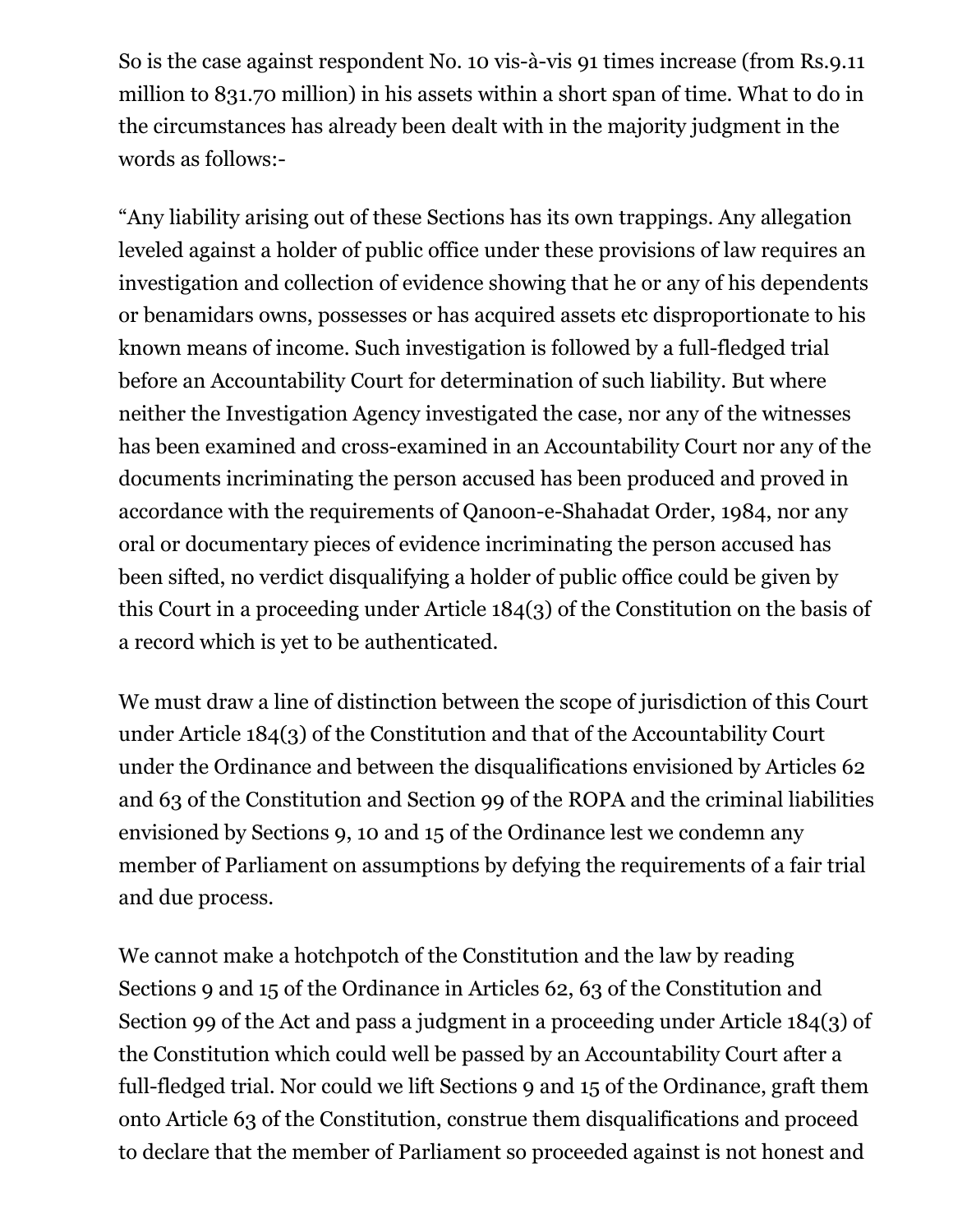ameen and as such is liable to be disqualified. A verdict of this nature would not only be unjust but coram non judice for want of jurisdiction and lawful authority. If a person is sought to be proceeded against under Section  $9(a)(v)$  and 15 of the NAB Ordinance resort could be had to the mode, mechanism and machinery provided thereunder. Let the law, the Investigation Agency and the Accountability Court and other Courts in the hierarchy take their own course.

Let respondent No. 1 go through all the phases of investigation, trial and appeal. We would not leap over such phases in gross violation of Article 25 of the Constitution which is the heart and the soul of the rule of law. We also don't feel inclined to arrogate to ourselves a power or exercise a jurisdiction which has not been conferred on us by any of the acts of the Parliament or even by Article 184(3) of the Constitution. Who does not know that making of a statement on oath in a trial lends it an element of solemnity; cross-examination provides safeguards against insinuation of falsehood in the testimony; provisions of Qanoon-e-Shahadat Order regulate relevancy of facts, admissibility of evidence and mode of proof through oral and documentary evidence and thus ensure due process of law. We for an individual case would not dispense with due process and thereby undo, obliterate and annihilate our jurisprudence which we built up in centuries in our sweat, in our toil, in our blood."

1. The same theme was reiterated by my learned brother Mr. Justice Sh. Azmat Saeed by holding as under :-

"22. It is evident from a bare reading of the aforesaid provisions that the prosecution must establish that a person or his spouse or dependent or benamidar owns or possesses a property. If the aforesaid allegation is proved then the accused must give an explanation as to the source of legal funds for acquiring such property and upon his failure to do so, he becomes liable for punishment under the aforesaid law. Such punishment not only includes fine and imprisonment but also disqualification from holding a public Office, including that of Member of the Majlis-e-Shoora for a period of 10 years under Section 15 of the NAB Ordinance, 1999. Reference, in this behalf, can be made to the judgments, reported as (1) Iqbal Ahmed Turabi and others v. The State (PLD 2004 SC 830), (2) Ghani-ur-Rehman v. National Accountability Bureau and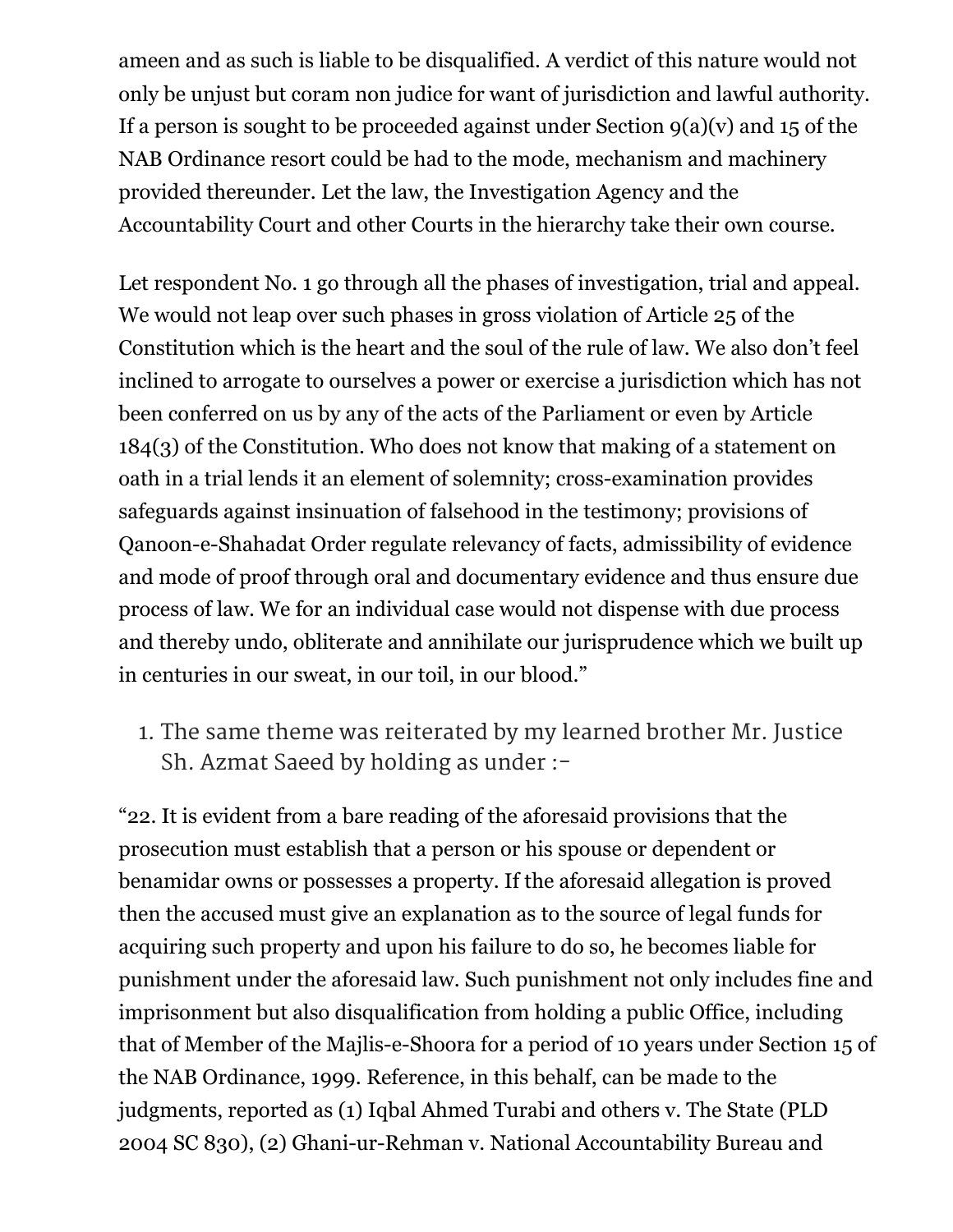others (PLD 2011 SC 1144), (3) Abdul Aziz Memon and others v. The State and others (PLD 2013 SC 594), (4) The State through Prosecutor General Accountability, National Accountability Bureau, Islamabad v. Misbahuddin Farid (2003 SCMR 150), (5) Syed Zahir Shah and others v. National Accountability Bureau and another (2010 SCMR 713), (6) Muhammad Hashim Babar v. The State and another (2010 SCMR 1697) and (7) Khalid Aziz v. The State (2011 SCMR 136).

1. In none of the aforesaid cases was any person convicted without a definitive finding that the assets were in fact owned or possessed by the accused, his spouse, his dependents or benamidars. And thereafter, the accused had failed to account for the source of funds for acquiring the said property and if the explanation was found unsatisfactory, conviction followed."

Almost the same view was expressed by my learned brother Mr. Justice Ijaz ul Ahsan in the words which reads as under:-

"58. Where there is an allegation that a holder of public office or any of his dependents or benamidars owns or possesses any assets or pecuniary resources which are disproportionate to his known sources of income which he cannot reasonably account for he can be convicted of an offence of corruption and corrupt practices and upon such conviction, penal consequences would follow.

However, such conviction can only be recorded by an Accountability Court under the NAO, after a proper trial, recording evidence and granting due process rights guaranteed by the Constitution to the accused. To transplant the powers of the Accountability Court and to attach such powers to the jurisdiction of this Court under Article 184(3) of the Constitution has neither been prayed for by the petitioners nor can it be, in our opinion, done without stretching the letter of the law and the scheme of the Constitution. Further, such course of action would be violative of the principles enshrined in Articles 4 and 25 of the Constitution, which guarantee to every citizen the right to be dealt with in accordance with law, equality before law and entitlement to equal protection of law. Adopting any other mode would set a bad precedent and amount to a constitutional Court following an unconstitutional course. This, we are not willing to do, in the interest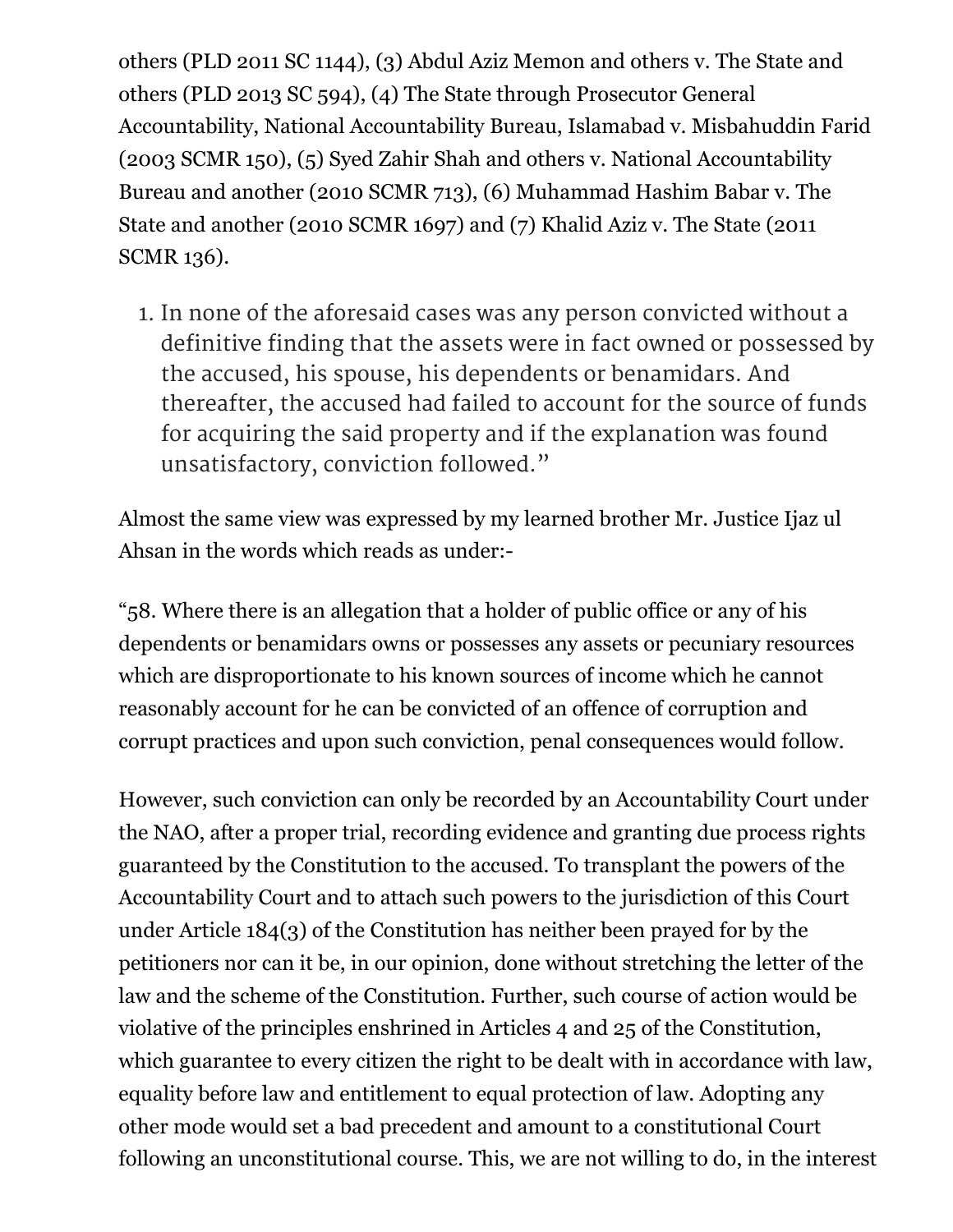of upholding the rule of law and our unflinching and firm belief in adherence and fidelity to the letter and spirit of the Constitution."

- 1. The argument that the JIT overstepped its authority by reopening the case of Hudabiya Paper Mills when Reference No. 5 was quashed by the High Court does not appear to be correct as the JIT has simply made recommendations in this behalf which can better be dealt with by this Court if and when an appeal, before this Court, as has been undertaken by Special Prosecutor NAB, is filed and a view to the contrary is taken by this Court.
- 2. The next question emerging for the consideration of this Court is whether respondent No. 1 as a Chairman of the Board of Capital FZE is entitled to salaries and whether the salaries if not withdrawn being receivable as such constitute assets which require disclosure in terms of Section 12(2) of the Representation of the People Act, 1976 and whether his failure to disclose them would entail his disqualification? The word asset has not been defined in the Representation of the People Act, 1976, ("ROPA"), therefore, its ordinary meaning has to be considered for the purposes of this case. The word asset as defined in Black's Law Dictionary means and contemplates "an asset can be (i) something physical such as cash, machinery, inventory, land and building (ii) an enforceable claim against others such as accounts receivable (iii) rights such as copyright, patent trademark etc (iv) an assumption such as goodwill".

The definition of the word receivable as used in the above mentioned definition as given in the Black's Law Dictionary is also relevant which means and contemplates "any collectible whether or not it is currently due. That which is due and owing a person or company. In book keeping, the name of an account which reflects a debt due. Accounts receivable a claim against a debtor usually arising from sales or services rendered". The word 'receivable' also has similar ring and connotation according to Business Dictionary which reads as under:-

"Accounting term for amount due from a customer, employee, supplier (as a rebate or refund) or any other party. Receivables are classified as accounts receivable, notes receivable etc and represent an asset of the firm".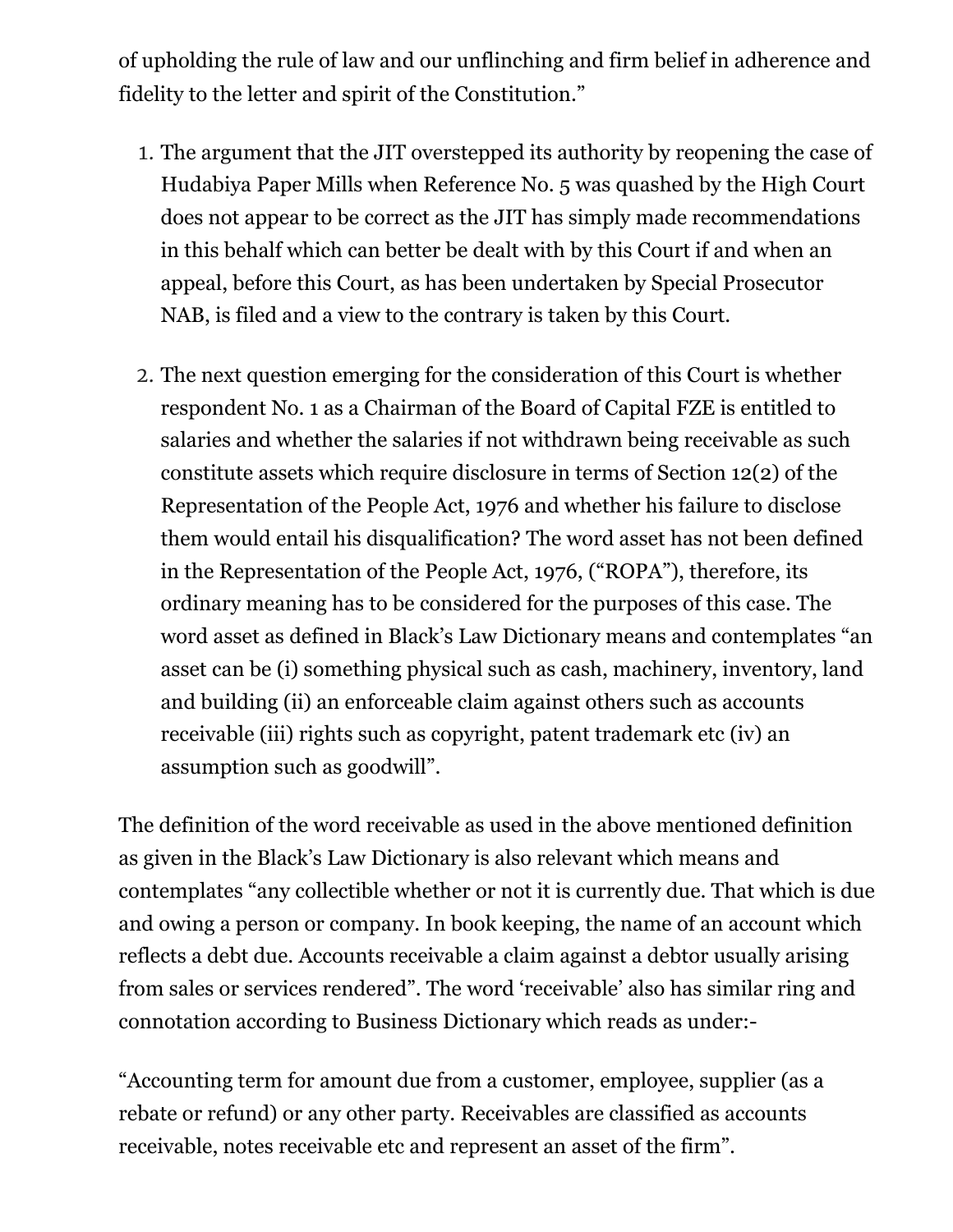The definitions reproduced above leave no doubt that a salary not withdrawn would nevertheless be receivable and as such would constitute an asset for all legal and practical purposes. When it is an asset for all legal and practical purposes, it was required to be disclosed by respondent No. 1 in his nomination papers in terms of Section 12(2) of the ROPA. When we confronted, the learned Sr. ASC for respondent No. 1, whether the said respondent has ever acquired work permit (Iqama) in Dubai, remained Chairman of the Board of Capital FZE and was entitled to salary as such, his reply was in the affirmative with the only addition that respondent No. 1 never withdrew any salary.

This admission was reiterated in more categorical terms in the written arguments filed by the learned Sr. ASC for respondent No. 1 in the words as under:-

"So far as the designation of Respondent No. 1 as Chairman of the Board is concerned, this was only a ceremonial office acquired in 2007 when the respondent No. 1 was in exile, and had nothing to do with the running of the Company or supervising its affairs. Similarly, the respondent No. 1 did not withdraw the salary of AED 10,000. Thus, the salary shown in the Employment Contract in effect never constituted an "asset" for the respondent No. 1."

It has not been denied that respondent No. 1 being Chairman of the Board of Capital FZE was entitled to salary, therefore, the statement that he did not withdraw the salary would not prevent the un-withdrawn salary from being receivable, hence an asset. When the un-withdrawn salary as being receivable is an asset it was required to be disclosed by respondent No. 1 in his nomination papers for the Elections of 2013 in terms of Section 12(2)(f) of the ROPA. Where respondent No. 1 did not disclose his aforesaid assets, it would amount to furnishing a false declaration on solemn affirmation in violation of the law mentioned above, therefore, he is not honest in terms of Section 99(1)(f) of the ROPA and Article 62(1)(f) of the Constitution of the Islamic Republic of Pakistan.

1. As a sequel to what has been discussed in paragraphs 7 to 11 the following directions are made:-

i) The National Accountability Bureau (NAB) shall within six weeks from the date of this judgment prepare and file before the Accountability Court,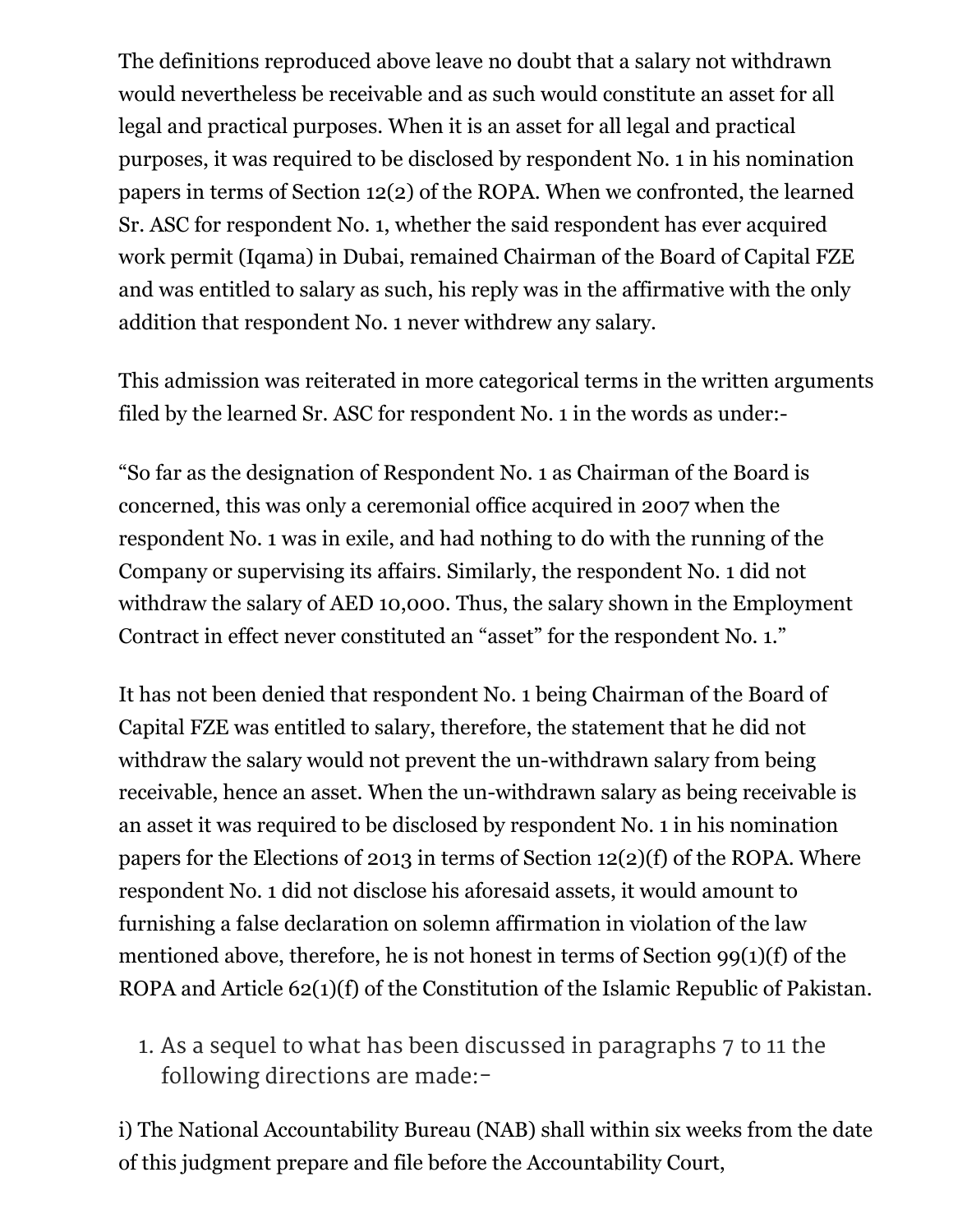Rawalpindi/Islamabad, the following References, on the basis of the material collected and referred to by the Joint Investigating Team (JIT) in its report and such other material as may be available with the Federal Investigating Agency (FIA) and NAB having any nexus with the assets or which may subsequently become available including material that may come before it pursuant to the Mutual Legal Assistance requests sent by the JIT to different jurisdictions:-

a) Reference against Mian Muhammad Nawaz Sharif (Respondent No. 1), Maryam Nawaz Sharif (Maryam Safdar) (Respondent No. 6), Hussain Nawaz Sharif (Respondent No. 7), Hassan Nawaz Sharif (Respondent No. 8) and Capt. (Retd) Muhammad Safdar (Respondent No. 9) relating to the Avenfield properties (Flats No. 16, 16-A, 17 and 17-A Avenfield House, Park Lane, London, United Kingdom). In preparing and filing this Reference, the NAB shall also consider the material already collected during the course of investigations conducted earlier.

b) Reference against respondents No. 1, 7 and 8 regarding Azizia Steel Company and Hill Metal Establishment, as indicated above;

c) Reference against respondents No. 1, 7 and 8 regarding the Companies mentioned in paragraph 9 above;

d) Reference against respondent No. 10 for possessing assets and funds beyond his known sources of income, as discussed in paragraph 9 above;

e) NAB shall also include in the proceedings all other persons including Sheikh Saeed, Musa Ghani, Kashif Masood Qazi, Javaid Kiyani and Saeed Ahmed, who have any direct or indirect nexus or connection with the actions of respondents No. 1, 6, 7, 8 and 10 leading to acquisition of assets and funds beyond their known sources of income;

f) NAB may file supplementary Reference(s) if and when any other asset, which is not prima facie reasonably accounted for, is discovered;

g) The Accountability Court shall proceed with and decide the aforesaid References within a period of six months from the date of filing such References;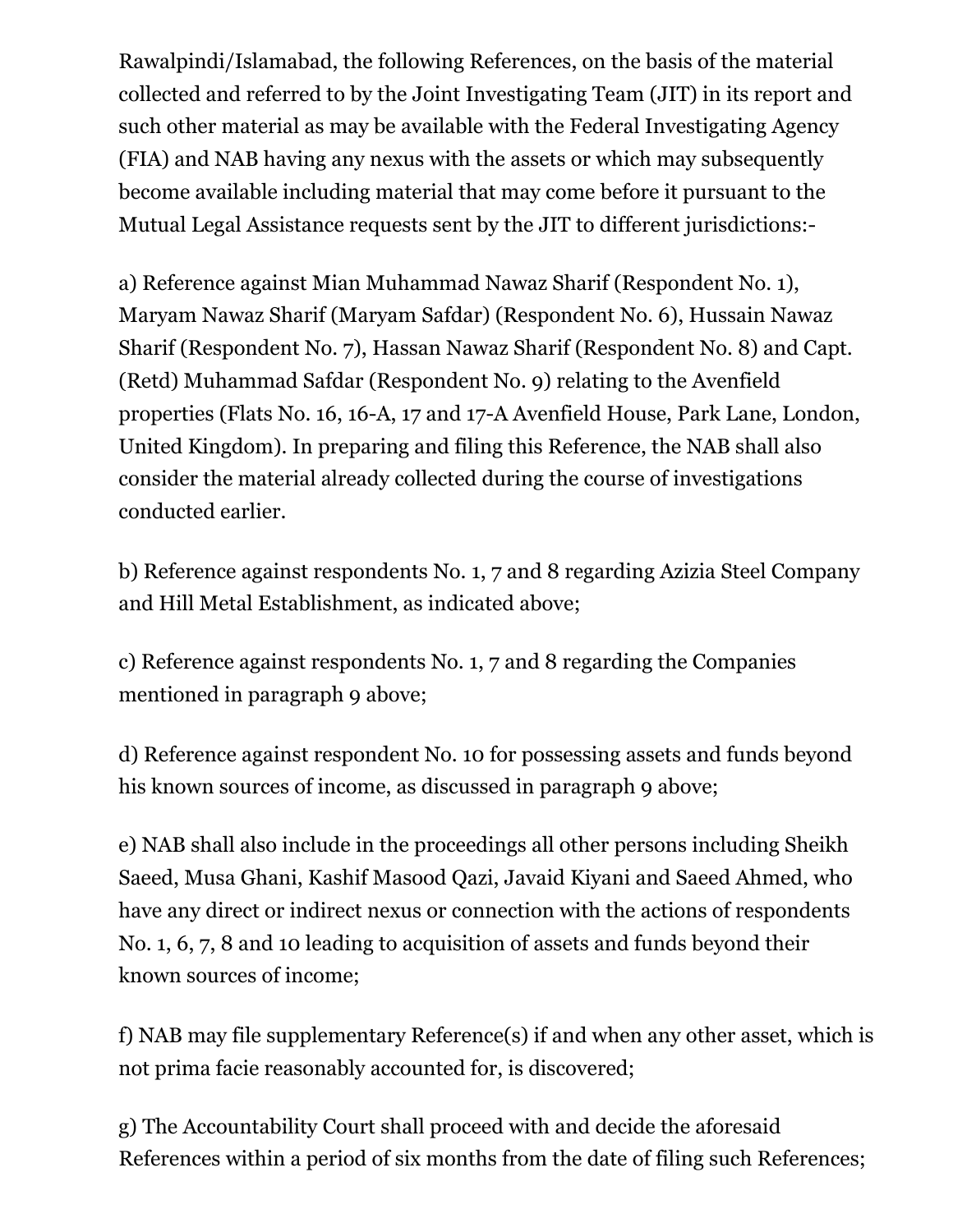h) In case the Accountability Court finds any deed, document or affidavit filed by or on behalf of the respondent(s) or any other person to be fake, false, forged or fabricated, it shall take appropriate action against the concerned person(s) in accordance with law.

1. As a sequel to what has been discussed in paragraphs 13 above, the following declaration and direction is issued:-

i) It is hereby declared that having failed to disclose his un-withdrawn receivables constituting assets from Capital FZE, Jebel Ali, UAE in his nomination papers filed for the General Elections held in 2013 in terms of Section 12(2)(f) of the Representation of the People Act, 1976 (ROPA), and having furnished a false declaration under solemn affirmation respondent No. 1 Mian Muhammad Nawaz Sharif is not honest in terms of Section 99(f) of ROPA and Article 62(1)(f) of the Constitution of the Islamic Republic of Pakistan, 1973, therefore, he is disqualified to be a Member of the Majlis-e-Shoora (Parliament);

ii) The Election Commission of Pakistan shall issue a notification disqualifying respondent No. 1 Mian Muhammad Nawaz Sharif from being a Member of the Majlis-e-Shoora (Parliament) with immediate effect, whereafter he shall cease to be the Prime Minister of Pakistan; and

iii) The President of the Islamic Republic of Pakistan is required to take all necessary steps under the Constitution to ensure continuation of the democratic process.

- 1. The Hon'ble Chief Justice of Pakistan is requested to nominate an Hon'ble Judge of this Court to supervise and monitor implementation of this judgment in letter and spirit and oversee the proceedings conducted by the NAB and the Accountability Court in the above matters.
- 2. This Court commends and appreciates the hard work and efforts made by Members of the JIT and their support and ancillary staff in preparing and filing a comprehensive and detailed Report as per our orders. Their tenure of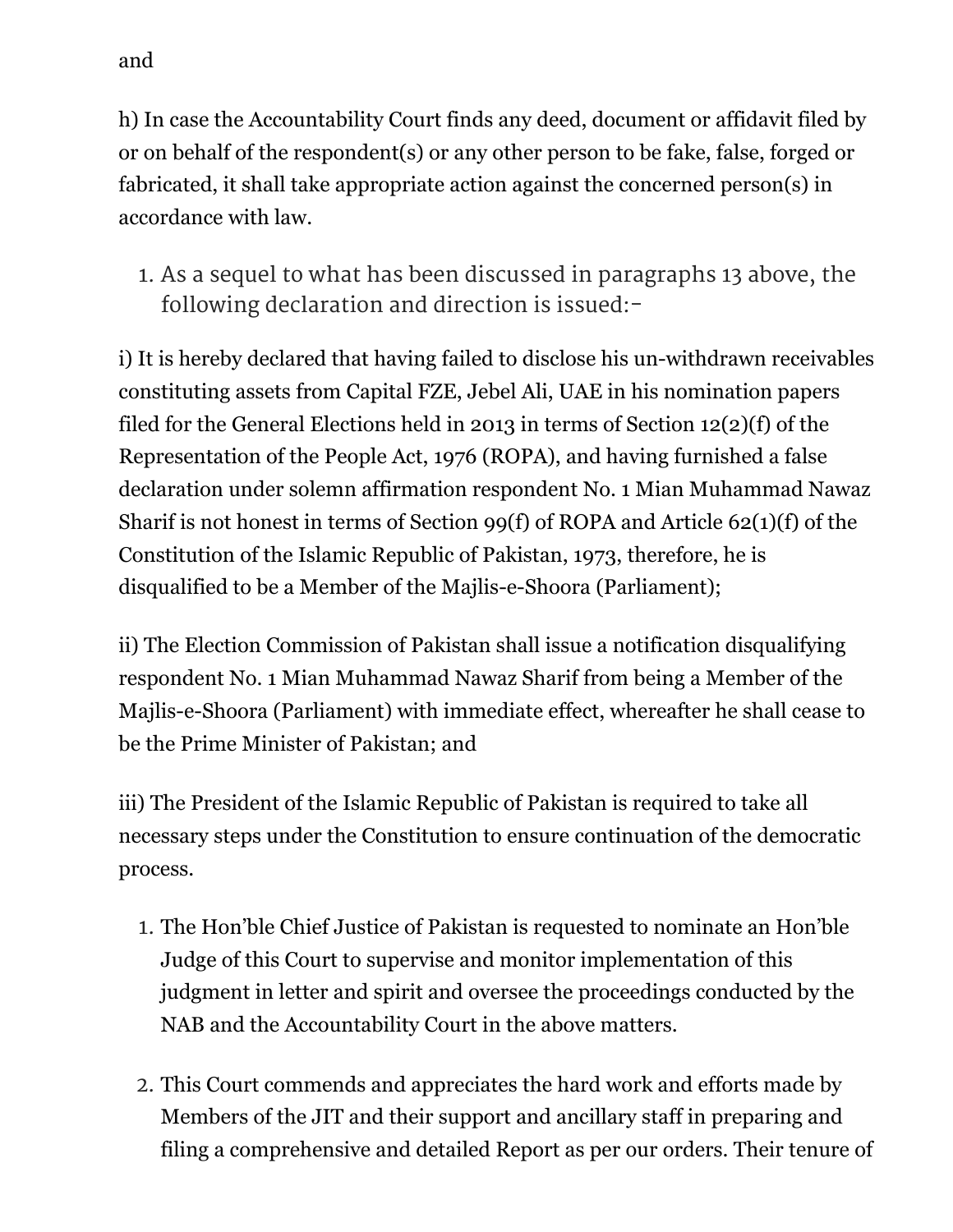service shall be safeguarded and protected and no adverse action of any nature including transfer and posting shall be taken against them without informing the monitoring Judge of this Court nominated by the Hon'ble Chief Justice of Pakistan.

3. We also record our appreciation for the valuable assistance provided to us by Mr. Naeem Bokhari, ASC; Khawaja Harris Ahmed, Sr. ASC; Mr. Salman Akram Raja, ASC; Dr. Tariq Hassan, ASC; Mr. Taufiq Asif, ASC; Sheikh Rasheed Ahmed, petitioner in person, Mr. Ashtar Ausaf Ali, Attorney-General for Pakistan; Mr. Waqar Rana; Additional Attorney-General for Pakistan and Mr. Akbar Tarar, Acting Prosecutor-General, NAB and their respective teams.

## Final order of the court

The National Accountability Bureau (NAB) shall within six weeks from the date of this judgment prepare and file before the Accountability Court, Rawalpindi/Islamabad, the following References, on the basis of the material collected and referred to by the Joint Investigating Team (JIT) in its report and such other material as may be available with the Federal Investigation Agency (FIA) and NAB having any nexus with assets mentioned below or which may subsequently become available including material that may come before it pursuant to the Mutual Legal Assistance requests sent by the JIT to different jurisdictions:-

a) Reference against Mian Muhammad Nawaz Sharif, (respondents No. 1), Maryam Nawaz Sharif (Maryam Safdar), (Respondent No. 6), Hussain Nawaz Sharif (Respondent No. 7), Hassan Nawaz Sharif (Respondent No. 8) and Capt. (Retd). Muhammad Safdar (Respondent No. 9) relating to the Avenfield properties (Flats No. 16, 16-A, 17 and 17-A Avenfield House, Park Lane, London, United Kingdom). In preparing and filing this Reference, the NAB shall also consider the material already collected during the course of investigations conducted earlier, as indicated in the detailed judgments;

b) Reference against respondents No. 1, 7 and 8 regarding Azizia Steel Company and Hill Metal Establishment, as indicated in the main judgment;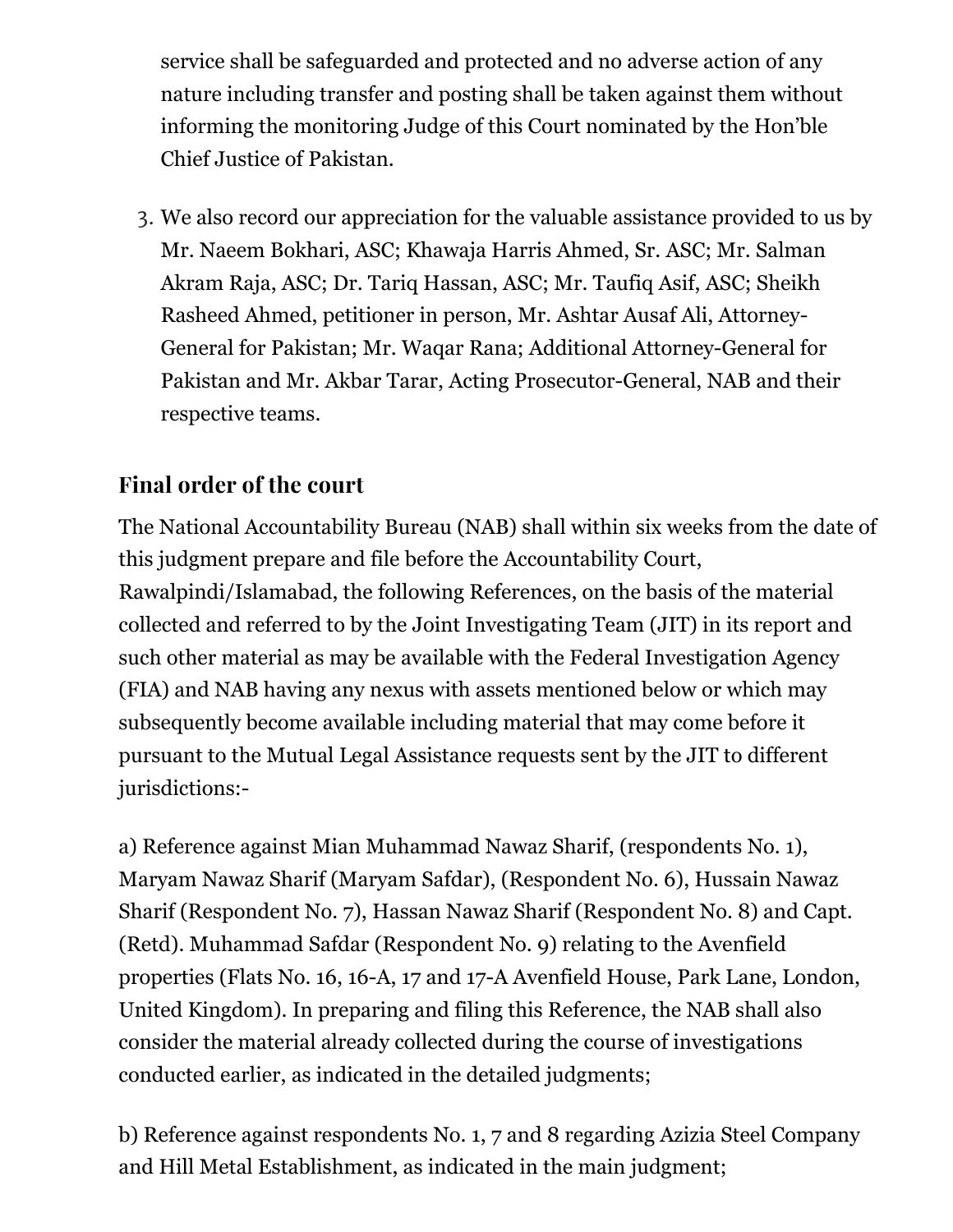c) Reference against respondents No. 1, 7 and 8 regarding the Companies mentioned in paragraph 9 of the judgment unanimously rendered by Mr. Justice Ejaz Afzal Khan, Mr. Justice Sh. Azmat Saeed and Mr. Justice Ijaz ul Ahsan;

d) Reference against respondent No. 10 for possessing assets and funds beyond his known sources of income, as discussed in paragraph 9 of the judgment unanimous rendered by Mr. Justice Ejaz Afzal Khan, Mr. Justice Sh. Azmat Saeed and Mr. Justice Ijaz ul Ahsan;

e) NAB shall also include in the proceedings all other persons including Sheikh Saeed, Musa Ghani, Kashif Masood Qazi, Javaid Kiyani and Saeed Ahmed, who have any direct or indirect nexus or connection with the actions of respondents No. 1, 6, 7, 8 and 10 leading to acquisition of assets and funds beyond their known sources of income;

f) NAB may file supplementary Reference(s) if and when any other asset, which is not prima facie reasonably accounted for, is discovered;

g) The Accountability Court shall proceed with and decide the aforesaid References within a period of six months from the date of filing such References; and

h) In case the Accountability Court finds any deed, document or affidavit filed by or on behalf of the respondent(s) or any other person(s) to be fake, false, forged or fabricated, it shall take appropriate action against the concerned person in accordance with law.

1. It is hereby declared that having failed to disclose his un-withdrawn receivables constituting assets from Capital FZE Jebel Ali, UAE in his nomination papers filed for the General Elections held in 2013 in terms of Section 12(2)(f) of the Representation of the People Act, 1976 (ROPA), and having furnished a false declaration under solemn affirmation respondent No. 1 Mian Muhammad Nawaz Sharif is not honest in terms of Section 99(f) of ROPA and Article 62(1)(f) of the Constitution of the Islamic Republic of Pakistan, 1973 and therefore he is disqualified to be a Member of the Majlise-Shoora (Parliament).